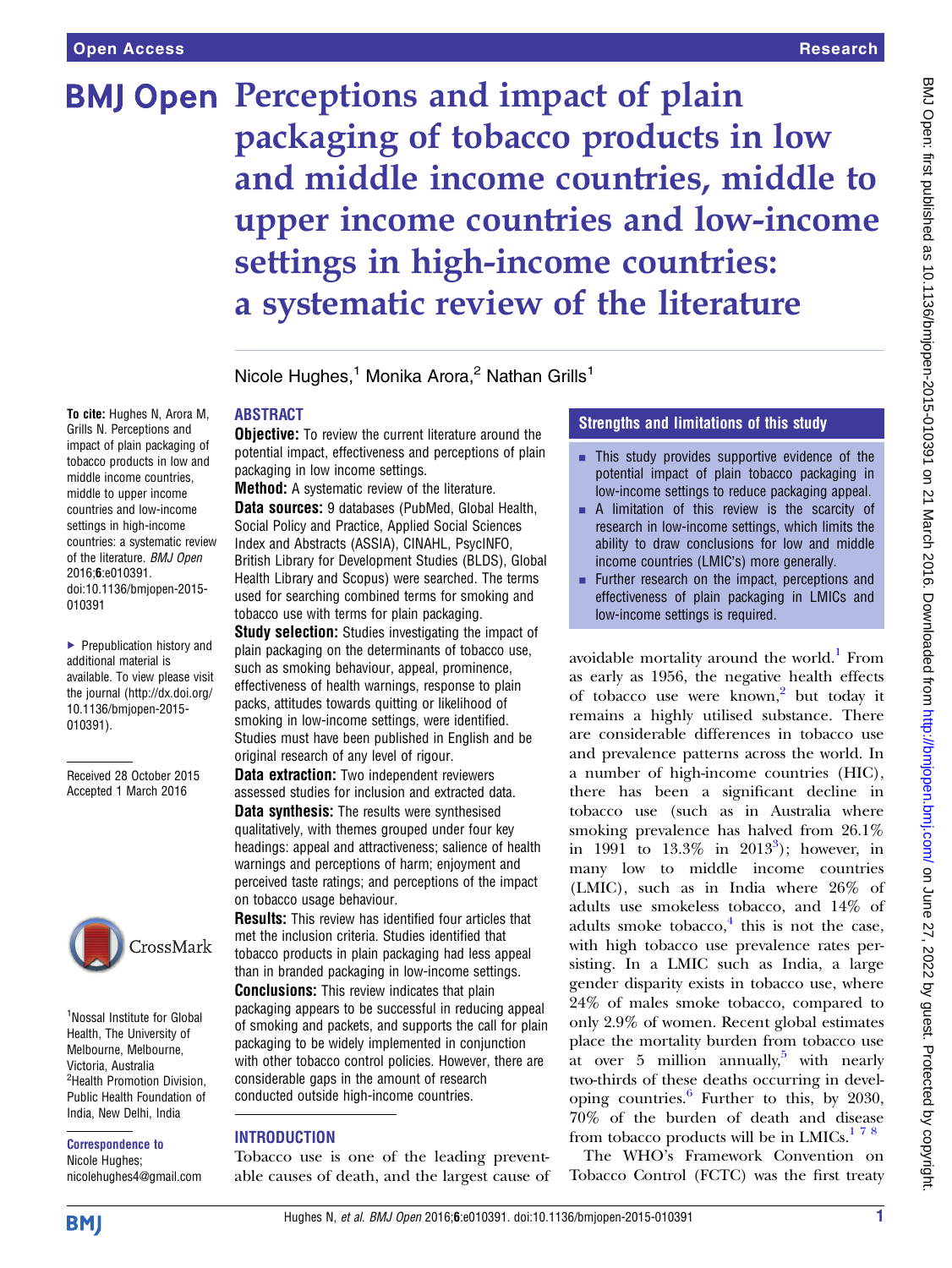negotiated under the patronage of the  $WHO<sup>9</sup>$  $WHO<sup>9</sup>$  $WHO<sup>9</sup>$  and represents a global vigour towards a reduction in tobacco consumption. The aims of the FCTC are "to protect present and future generations from the devastating health, social, environmental and economic consequences of tobacco consumption and exposure to tobacco smoke". [9](#page-8-0) The FTCT recommends numerous strategies to combat tobacco consumption, two of which demand controls on tobacco advertising promotion and sponsorship, and packaging and labelling. Article 11 recommends the introduction of plain packaging, which involves the removal of all branding and advertising from the pack, such that packs are relatively indistinguishable from one another, other than the brand name in mandated text, size and style. $\frac{10}{2}$  $\frac{10}{2}$  $\frac{10}{2}$ 

In the past decade, there has been an increased focus on plain packaging among tobacco control researchers in HIC. This was a notion initially published in  $1992$ ,  $\frac{11}{11}$  $\frac{11}{11}$  $\frac{11}{11}$ where the concept of removing the brand was hypothesised to reduce the ability of the pack to be used as an advertising mechanism. There is now considerable evidence that tobacco companies are increasingly using the pack as a way of advertising and targeting consumers,  $12$ for example, in subgroups such as women<sup>[13 14](#page-8-0)</sup> and youth. $15$  The pack has become a strategic instrument of promotion, in which tobacco companies are focusing their marketing and communication strategies on consumers. [14](#page-8-0) The proposal of the plain pack includes colourful graphic health warnings but otherwise no colours, brand imagery or corporate logos, with brand name printed in a mandated size, font and location.<sup>[16](#page-8-0)</sup> Plain packaging of tobacco products hopes to reduce and remove the ability of tobacco companies to utilise the pack for advertisements.<sup>[17](#page-8-0)</sup>

From the introduction of health warning labels on tobacco packaging in Canada in 1992, there has been significant progression in reducing the advertising capacity of the pack, such that plain packaging was legislated and enforced in Australia in  $2012^{18}$ ; has been legislated in Ireland<sup>[19](#page-8-0)</sup> and will be enforced from 2016; and is currently before the New Zealand parliament. $20$ The evidence for the use of plain packaging in HIC has exponentially grown in the past 10 years, and a recent comprehensive systematic review demonstrated that plain packaging reduces the attractiveness of packaging, the appeal of smoking and that it will make the legally required health warnings to be more salient.<sup>[12](#page-8-0)</sup> Such determinants (or associations) of tobacco use are typically the aim of plain packaging policies and the research to determine its impact. The direct effect of plain packaging on tobacco use prevalence is difficult to disaggregate and has not been the stated aim of plain packaging polices.[21](#page-8-0) These findings, as listed above, were generally consistent regardless of sample and location, with no change in the effect of plain packaging found between different socioeconomic status (SES), or between differ-ent ethnicities.<sup>[12 22](#page-8-0)</sup> However, the majority of the evidence to support plain packaging as a tobacco control

mechanism or policy comes from HIC (eg, Australia,  $23-27$  $23-27$ New Zealand,  $28^{29}$  Canada,  $30^{31}$  the UK,  $23^{32}$   $33^{33}$ Norway, $34\,35\,$  Belgium, $36\,$  $36\,$  France $^{37\,38}$  and Italy $^{39\,40}$ ). The potential effect of plain packaging is less well understood in LMIC. LMICs encounter a different and diverse set of challenges $41$  as they aim to combat high rates of smoking and the consequences of this—high mortality and morbidity.

The primary objective of this systematic review was to locate and review all the published literature relating to the perceptions, potential impact and/or effectiveness of plain packaging on tobacco use determinants in LMICs. The secondary objective, if there was a lack of literature in LMIC, was to rerun the review and include middle to upper income countries (MUIC) and purposefully researched low-income settings in HIC. The rationale to include MUIC and purposefully researched low-income settings in HIC was that there are similarities between these settings, such as higher prevalence of disadvantage, poverty, illiteracy and marginalisation; price elasticity; vulnerability to marketing and image; difficulty in accessing tobacco control interventions and generally higher smoking rates compared to high-income set-tings.<sup>[42 43](#page-9-0)</sup> To the best of our knowledge, there are no studies that have reviewed the literature focusing on LMIC, MUIC or low-income settings in HIC. Recommendations from Stead *et al*<sup>[12](#page-8-0)</sup> suggest that further understanding of the effectiveness of plain packaging in LMICs would be informative and helpful. Therefore, the objective of this systematic review was to investigate, through the collation of all original research, the potential impact of plain packaging of tobacco products on the determinants of tobacco use in LMIC, MUIC and low-income settings in HIC, such as appeal of the packaging or product; the salience and effectiveness of health warnings; and tobacco use behaviour.

#### **METHODS**

A search of the literature was undertaken across nine databases, including PubMed, Global Health, Social Policy and Practice, Applied Social Sciences Index and Abstracts (ASSIA), CINAHL, PsycINFO, British Library for Development Studies (BLDS), Global Health Library and Scopus, using the search terms as defined in [table 1.](#page-2-0) Reference lists of the literature were scanned to identify further studies. A search for grey research literature was also conducted including searching web-based platforms such as Google scholar and governmental webpages with combinations of search terms as per [table 1.](#page-2-0) Contact was made with leading tobacco control experts to enquire if they were aware of any research that had been conducted in LMIC, MUIC and low-income settings in HIC.

A preliminary search revealed only one article researching plain packaging in LMIC, and therefore it was determined that the final search strategy would be inclusive of evidence from studies conducted in MUIC and low-income settings in HIC. LMIC and MUIC were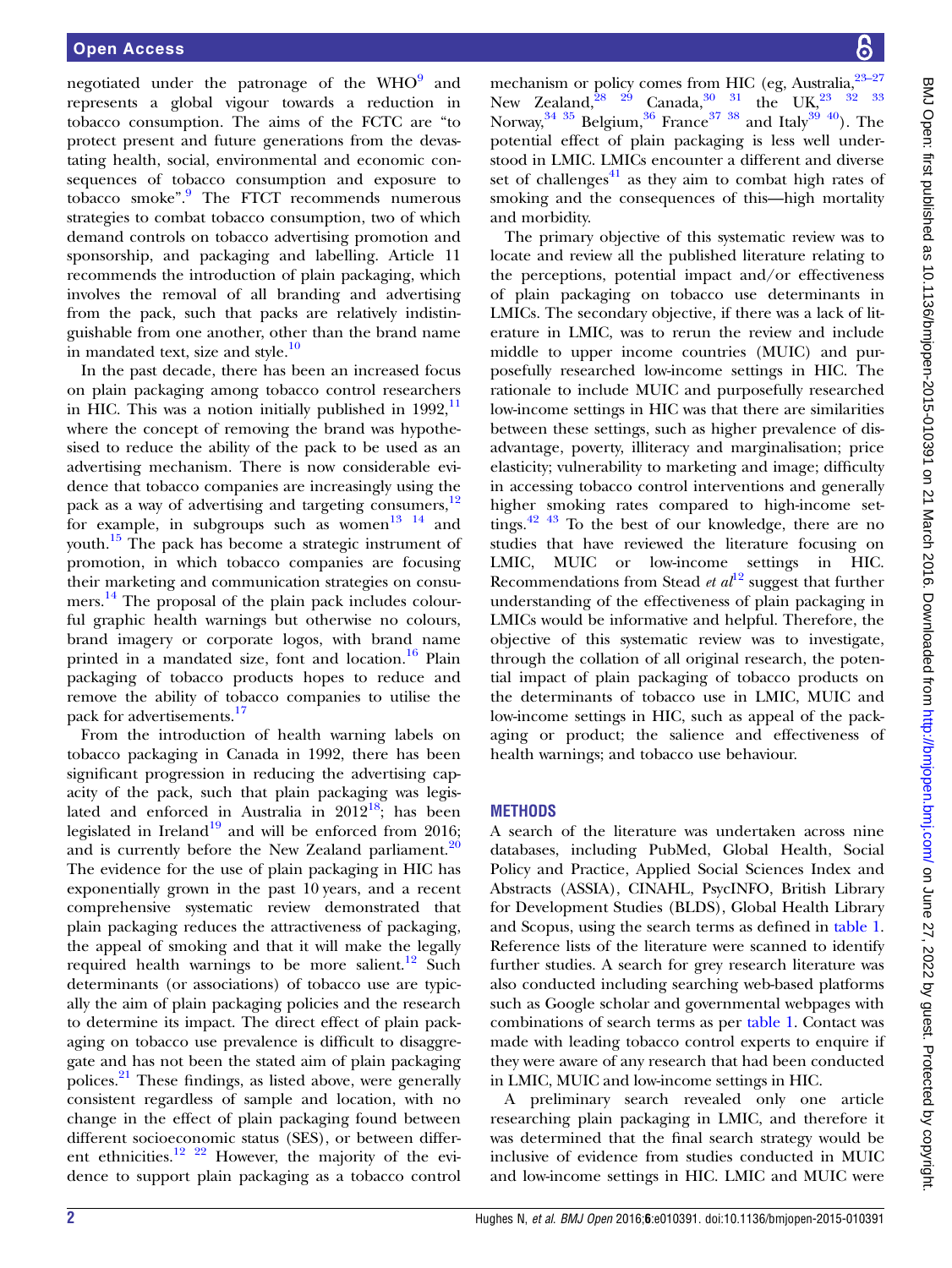<span id="page-2-0"></span>

| Search terms used<br>Table 1 |                                                                                                  |  |  |  |
|------------------------------|--------------------------------------------------------------------------------------------------|--|--|--|
| <b>Plain</b>                 |                                                                                                  |  |  |  |
| packaging                    | Pack/container                                                                                   |  |  |  |
| pack design                  | Pack                                                                                             |  |  |  |
| packet design                | packet                                                                                           |  |  |  |
| package design               | package                                                                                          |  |  |  |
| product                      | packs                                                                                            |  |  |  |
| packaging                    | packaging                                                                                        |  |  |  |
| product labelling            | packets                                                                                          |  |  |  |
| descriptor                   | packages                                                                                         |  |  |  |
| descriptors                  | pouch                                                                                            |  |  |  |
| brand*                       | pouches                                                                                          |  |  |  |
| trade mark                   | tin                                                                                              |  |  |  |
| trade marks                  | tins                                                                                             |  |  |  |
| trade marking                | container                                                                                        |  |  |  |
| graphic*                     | containers                                                                                       |  |  |  |
|                              | carton                                                                                           |  |  |  |
|                              | cartons                                                                                          |  |  |  |
| generic                      | canister                                                                                         |  |  |  |
| homogenous                   | canisters                                                                                        |  |  |  |
| plain                        |                                                                                                  |  |  |  |
|                              |                                                                                                  |  |  |  |
| plainest                     |                                                                                                  |  |  |  |
|                              |                                                                                                  |  |  |  |
|                              |                                                                                                  |  |  |  |
| standardized                 |                                                                                                  |  |  |  |
|                              |                                                                                                  |  |  |  |
|                              |                                                                                                  |  |  |  |
| neutral                      |                                                                                                  |  |  |  |
|                              |                                                                                                  |  |  |  |
|                              | design*<br>dissuasive<br>plainer<br>standard<br>standardised<br>unbranded<br>no-frills<br>shape* |  |  |  |

defined by World Bank's per capita gross national income metric<sup>[44](#page-9-0)</sup> (see online [supplementary appendix](http://dx.doi.org/10.1136/bmjopen-2015-010391) 1) for details), and low-income settings in HIC were

## **Box 1** Inclusion and exclusion criteria

Inclusion criteria

- ▶ Published in English
- Research was completed in either low and middle income countries or middle to upper income countries defined as per the World Bank's per capita gross national income metric<sup>[44](#page-9-0)</sup> OR the research purposefully investigated low-income setting within high-income countries (HIC)
- ▶ Research investigating the perceptions, impacts and/or effectiveness of plain packaging compared to branded packaging for all types of tobacco products
- Original research of any level of rigour and of any style, including quantitative and qualitative studies

Exclusion criteria

- Any commentaries, editorials or opinion pieces
- Articles published in languages other than English
- ▶ Research conducted in HIC (where it has not been conducting or focused on low-income or socioeconomically disadvantaged settings)
- Research conducted in HIC where the subanalysis of SES in a study primarily focused on high-income or mainstream settings

included if the study purposefully investigated a particular low-income setting (ie, indigenous, homelessness). Studies were excluded if they were conducted in an HIC and merely included a subanalysis by income status because these studies did not represent a specific population setting or population grouping. Similarities between these settings—including a higher prevalence of disadvantage, poverty, illiteracy and marginalisation justify these inclusions.

The search strategy was deliberately broad, and search terms did not include a list of LMICs due to the challenges of searching, such as lack of country details in titles and abstracts, publishing countries versus countries where the research was conducted and limitations in some databases for length of search terms. Plain packaging is a relatively new phenomenon in tobacco control, so it was decided not to set date restrictions. The chosen strategy resulted in 3816 articles, which after removal of duplicates ended up with 2903 articles. Two independent reviewers screened the titles and abstracts by the inclusion and exclusion criteria (see box 1), and full texts obtained as per fi[gure 1](#page-3-0). Four articles met the inclusion criteria for discussion in this review. Final search was conducted in December 2015. Please see online [supplementary appendix](http://dx.doi.org/10.1136/bmjopen-2015-010391) 2 for an example of the search strategy, and refer to the completed PRISMA statement.

Once articles were selected, the analysis and collection of data was undertaken by two authors. The authors extracted data from all studies including information on the study purpose and design, the sample population, data collection methods and analysis and overall findings. They then undertook a thematic synthesis of the collated results. Themes were prespecified a priori cat-egories from previous research,<sup>[12](#page-8-0)</sup> but were adapted on the basis of the information reported in the included studies. Data were thematically analysed on the impact of plain packaging of tobacco products by appeal and attractiveness, salience of health warnings and perceptions of harm, enjoyment and perceived taste ratings and perceptions of tobacco usage behaviour. Studies were of similar quality, and therefore no studies were weighted for analysis. Bias and study quality assessment were based on the QATSDD.<sup>[45](#page-9-0)</sup>

#### RESULTS

Four articles met the inclusion criteria to be included in this review. All four studies looked at the actual or potential impact and perceptions of plain packaging on the determinants of tobacco use such as appeal, prominence and effectiveness of health warnings, response to plain packaging, attitudes towards quitting and likelihood of smoking in their chosen populations. No studies included in the review were able to investigate causality or demonstrate effectiveness of plain packaging on tobacco use prevalence. [Table 2](#page-4-0) provides a summary of the characteristics of these studies and [table 3](#page-6-0) provides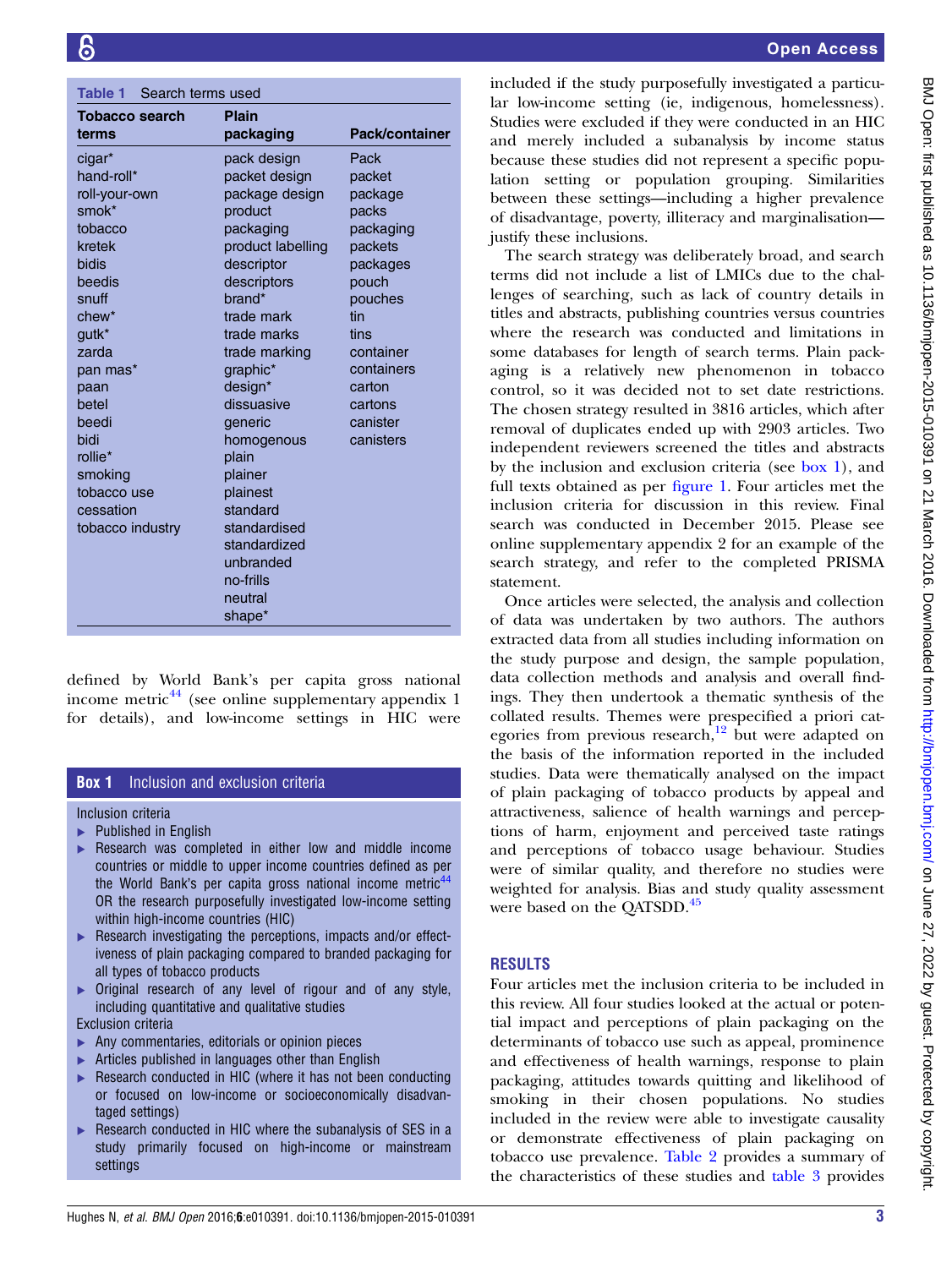<span id="page-3-0"></span>Figure 1 Process of article selection.



the key outcomes. One of the studies selected was a qualitative study[,46](#page-9-0) one an experimental pack rating survey,  $47$  one an online survey,  $48$  and one used mixed quantitative and qualitative measures. $41$  Two of the selected studies investigated specifically socioeconomically disadvantaged smokers (low-income setting) in Australia, one study reviewed young Brazilian women (MUIC setting) and one reviewed a sample of the Indian population (LMIC setting). Two studies used sample packs, $41 \overline{46}$  $41 \overline{46}$  but the other two used computer images.[47 48](#page-9-0) All studies were designed to detect the potential impact of proposed plain packaging compared to current branded packaging, and only Guillaumier et  $a^{46}$  $a^{46}$  $a^{46}$  were able to detect the actual impact as some focus groups were conducted after the introduction of plain packaging in Australia.

Arora et  $a\ell s^{41}$  $a\ell s^{41}$  $a\ell s^{41}$  study was the only study to review their results comparing the impact and perceptions of plain packaging between income groups. They showed significant consistency in results across low, middle and upper socioeconomic status throughout their results, the only significant difference being that the high SES group compared with lower SES reported that tobacco packs distracted from pictorial warnings.

## Appeal and attractiveness

Both White *et al*<sup>[48](#page-9-0)</sup> and Arora *et al*<sup>[41](#page-8-0)</sup> showed that appeal is greater in branded packs compared to plain packs in the Brazilian and Indian settings. White *et*  $a^{48}$  $a^{48}$  $a^{48}$  showed that removing brand colour and descriptors reduced appeal, with the effect being greatest when packages had no brand imagery or descriptors. White *et*  $a^{48}$  $a^{48}$  $a^{48}$  also showed that non-smokers more strongly favoured branded packs. Arora et  $a\ell s^{41}$  $a\ell s^{41}$  $a\ell s^{41}$  focus groups generally agreed that colourful packaging lured people across age and all socioeconomic divides and 76% of survey respondents reported that tobacco packs were attractive. They also reported that the appeal and attractiveness of the product was a very important component of the smoking experience for Indian smokers and that packs were perceived as a status symbol. Guillaumier et  $a<sup>89</sup>$ showed that plain cigarette packs were rated as significantly less appealing than branded packs.

## Salience of health warnings and perceptions of harm

Arora *et al*<sup>[41](#page-8-0)</sup> showed in a survey in New Delhi that  $91.6\%$ of participants thought that plain packaging would make pictorial warnings effective, and their focus groups agreed that warnings would have increased impact when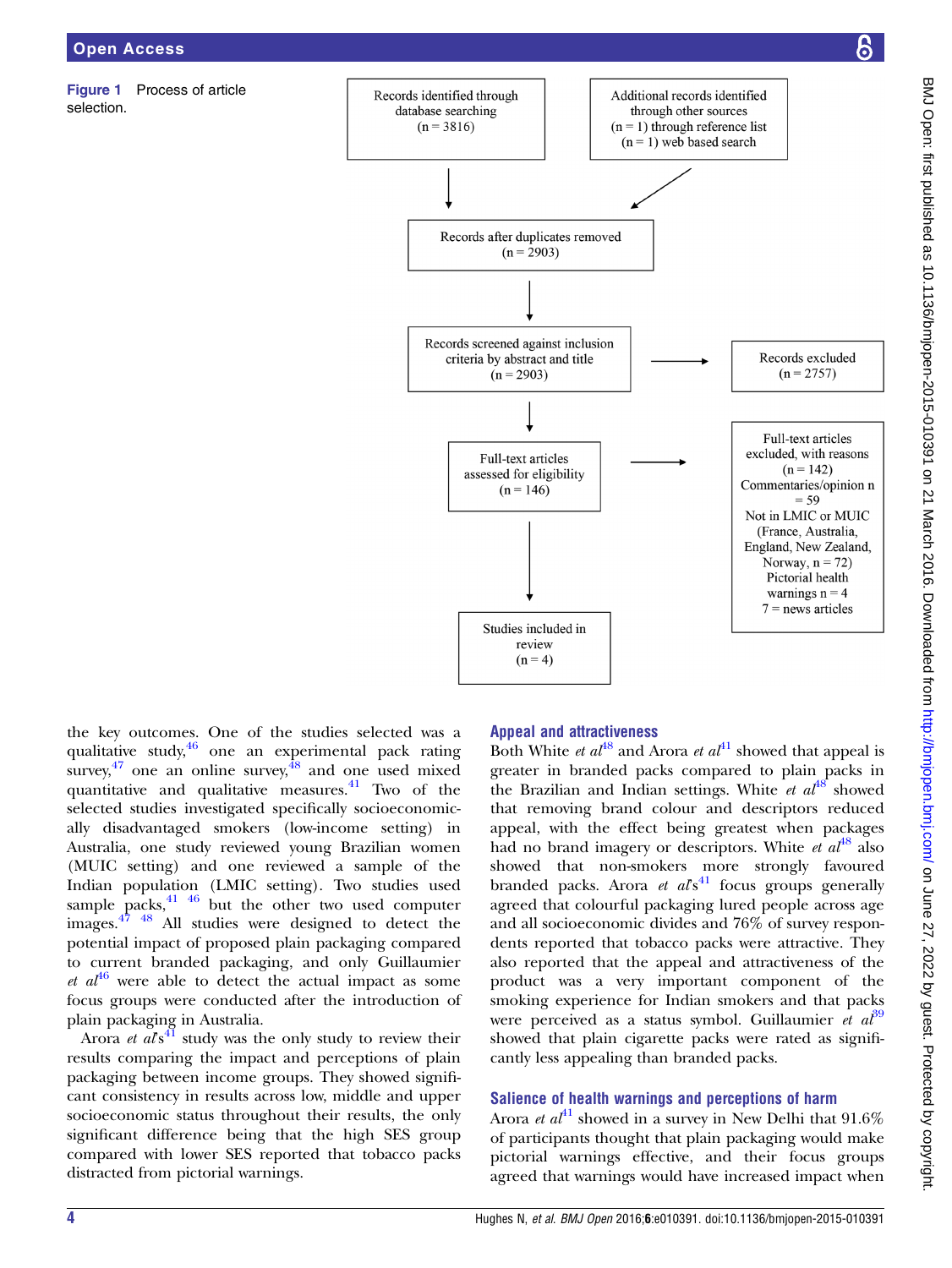<span id="page-4-0"></span>

| <b>Study</b>                       | <b>Study type</b>                                                                                  | <b>Sample</b><br>size                                  | Type of tobacco<br>packaging                                                                                                                                                                                                                                              | <b>Population</b>                                                                                                                                                                                                                           | Data collection and analysis                                                                                                                                                                                                                                                                                                                                                                                                                                                                                                            |
|------------------------------------|----------------------------------------------------------------------------------------------------|--------------------------------------------------------|---------------------------------------------------------------------------------------------------------------------------------------------------------------------------------------------------------------------------------------------------------------------------|---------------------------------------------------------------------------------------------------------------------------------------------------------------------------------------------------------------------------------------------|-----------------------------------------------------------------------------------------------------------------------------------------------------------------------------------------------------------------------------------------------------------------------------------------------------------------------------------------------------------------------------------------------------------------------------------------------------------------------------------------------------------------------------------------|
| White et al <sup>48</sup>          | Computer-based<br>survey                                                                           | $N = 640$                                              | Three groupings of cigarette<br>packs for comparison<br>$\blacktriangleright$ Standard branded<br>cigarette packs<br>$\blacktriangleright$ The same packs without<br>brand imagery or<br>$\triangleright$ Same packs without<br>imagery or descriptions<br>(eg, flavours) | Young women (16-26 years) in Brazil<br>Sample recruited from an online<br>commercial market research company<br>panel<br>Tobacco users and non-users<br><b>MIC</b>                                                                          | 4 key brand attributes (brand appeal, perceived<br>taste, health risk, smoothness and desirability<br>were rated using a 5-point Likert scale (eg,<br>1='A lot more appealing' to 5='A lot less<br>appealing').<br>Pack selection task (offer of pack as a gift at<br>completion) was used as a behavioural<br>measure to test brand appeal.<br>Logistic regression models were used to<br>examine the effect for single packages on the<br>four brand attributes, and the extent which<br>participants selected a pack (branded/plain) |
| Arora <i>et a</i> <sup>41</sup>    | Mixed research<br>$\blacktriangleright$ Focus group<br>discussions<br>$\blacktriangleright$ Survey | $N = 124$<br>(focus<br>group)<br>$N = 346$<br>(survey) | Focus group: Dummy plain<br>tobacco packaging for<br>cigarette, bidis and chewing<br>tobacco packs<br>Survey: Photos of dummy<br>plain packs for cigarette,<br>bidis and chewing tobacco<br>packs                                                                         | Tobacco users and non-users in New<br>Delhi, India<br>Sample recruited through purposive<br>sampling methods from resident welfare<br>associations and local communities of<br>New Delhi<br>Sample included low and high SES<br><b>LMIC</b> | Thematic analysis of the key themes from focus<br>group discussions, which were grouped under<br>$\triangleright$ Attractiveness of packs<br>$\blacktriangleright$ Appeal of packs<br>$\triangleright$ Increased potency of health warnings<br>$\blacktriangleright$ Promotional value<br>Option poll/perceptions about effectiveness of<br>plain packaging proportions<br>Results of survey were presented as<br>percentages of overall responses.                                                                                     |
| Guillaumier<br>et al <sup>39</sup> | Computer-based<br>survey                                                                           | $N = 354$                                              | Plain cigarette packs vs<br>branded cigarette packs<br>(two well-known brands)                                                                                                                                                                                            | Socioeconomically disadvantaged<br>smokers in Australia (including 18%<br>Aboriginal and/or Torres Strait<br>Islanders)<br>Purposeful sampling from social and<br>community service organisations                                           | Responses were on a scale of 1-7 for brand<br>appeal (including taste ratings)<br>The Kruskal-Wallis test was used to assess<br>differences in the four pack conditions, and<br>pairwise comparisons were conducted using<br>the Wilxoxon rank sum test for scores between<br>branded and non-branded packs.<br>Purchase intention results were analysed by<br>OR analyses to assess effect of packaging type<br>(branded vs plain)                                                                                                     |
| Guillaumier<br>et al <sup>46</sup> | <b>Qualitative focus</b><br>groups                                                                 | $N = 51$                                               | Model plain cigarette packs                                                                                                                                                                                                                                               | Socioeconomically disadvantaged<br>smokers in Australia (including 26%<br>Aboriginal and/or Torres Strait<br>Islanders)<br>Purposeful sampling from social and<br>community service organisations                                           | Thematic analysis of key themes-graphic<br>imagery and health concerns, cessation<br>information and effect of pictorial warnings.                                                                                                                                                                                                                                                                                                                                                                                                      |

 $\sigma$ 

Open Access

Open Access

 $\overline{\mathbf{O}}$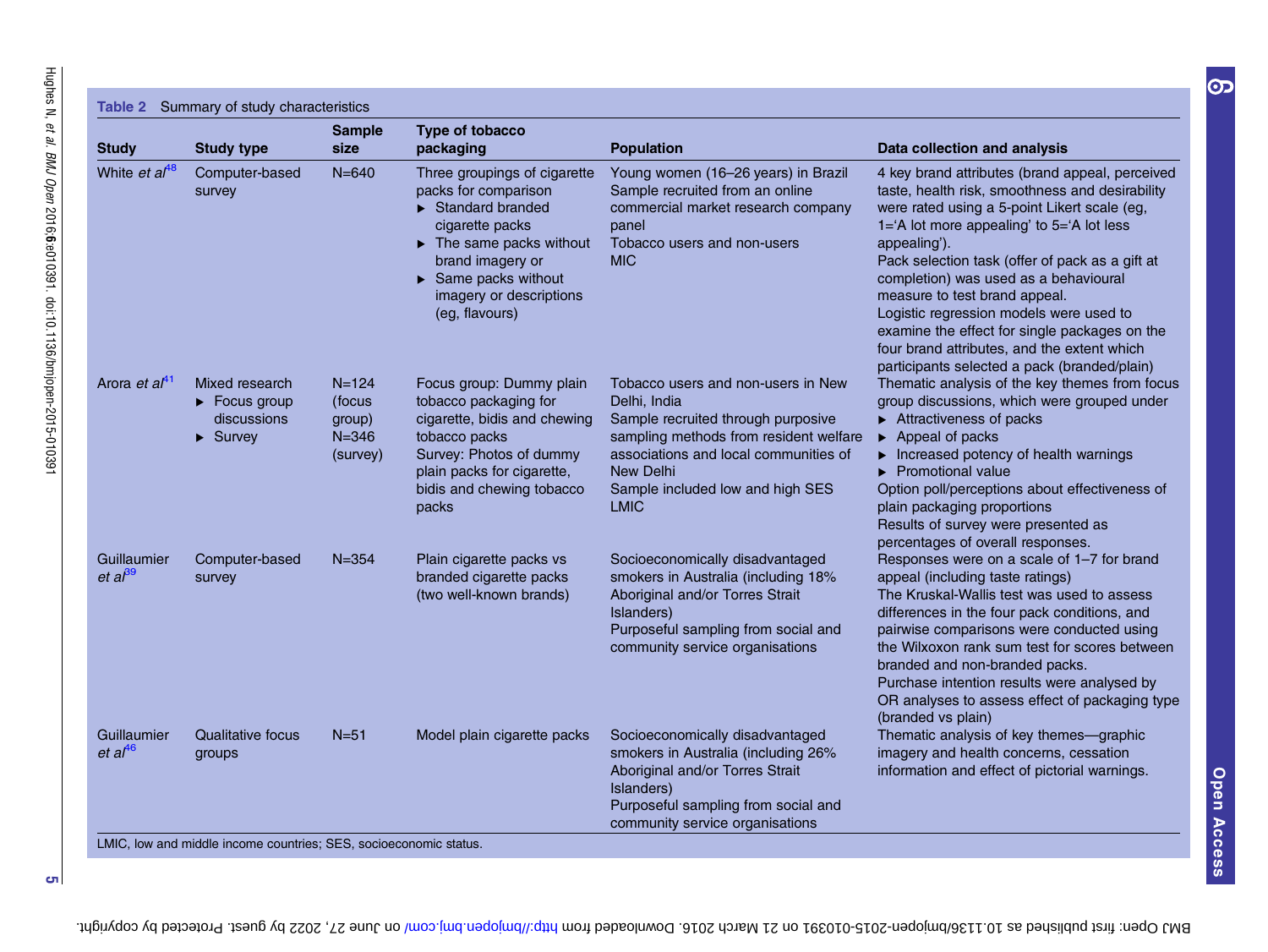used in conjunction with plain packaging. White *et al*<sup>[48](#page-9-0)</sup> showed that 42.6% of responders still reported brands differing in their health risks, with this being particularly obvious in the younger age groups. Guillaumier et  $a\ddot{t}^9$ showed that socioeconomically disadvantaged Australians still believe health messages are exaggerated, but did not detect a change in this perception with plain packaging. Guillaumier et  $a t^{46}$  $a t^{46}$  $a t^{46}$  did not consider salience of health warnings.

#### Enjoyment and perceived taste ratings

Guillaumier et  $al^{46}$  <sup>47</sup> and White et  $al^{48}$  $al^{48}$  $al^{48}$  looked at taste ratings and showed similarities across perceived taste ratings, where smokers were asked how plain packaged cigarettes might taste, how enjoyable and how satisfying in taste: all of which decreased with plain packaging. Guillaumier et  $a<sup>39</sup>$  $a<sup>39</sup>$  $a<sup>39</sup>$  showed that images of trial plain packages were less appealing on taste attributes than branded packaging for one type of cigarette, but showed no difference between a high cost different brand (this brand was not regularly smoked in the sample). White et  $a^{48}$  $a^{48}$  $a^{48}$  showed that the highest taste ratings were for branded packs, and further that the taste rating reduced more for the packs without descriptors than the plain packs with descriptors.

Guillaumier et  $a\ell s^{46}$  $a\ell s^{46}$  $a\ell s^{46}$  study was the only study that had the ability to review after the implementation of plain packs in Australia, although it was only in three of the six focus groups. An interesting finding was that smokers using cigarettes in plain packaging reported decreased product quality, with quality and taste decreasing, although at the same time they reported that the plain packaging was not likely to impact their established smoking behaviour.

## Perceptions of the impact on tobacco usage behaviour

Purchase intentions were reduced with plain packaging and this was consistent within the studies that assessed for intentions. White *et al*<sup>[48](#page-9-0)</sup> offered selection of a pack of cigarettes at the completion of the study and found that significantly more chose branded packs over plain packs. Arora et als<sup>[41](#page-8-0)</sup> focus groups suggest that plain packaging may decrease the uptake of tobacco use, prevent initiation and experimentation but may have less effect on current users, although the questionnaire suggested that 83.2% of responders thought plain packaging could motivate users to quit. Similarly, Guillaumier et  $a t^{46}$  $a t^{46}$  $a t^{46}$  found that plain packaging seemingly reduced initiation of smoking tobacco use, but would have a lesser effect on people already smoking. Guillaumier et  $a<sup>39</sup>$  $a<sup>39</sup>$  $a<sup>39</sup>$  also showed that plain packaged cigarettes had reduced purchase intention in socioeconomically disadvantaged populations in Australia.

#### Study quality

On the basis of the NHMRC Evidence hierarchy, all four studies were level IV, demonstrating low study quality.<sup>[49](#page-9-0)</sup> Considering the similarity of study quality across the studies that met inclusion/exclusion criteria, no studies were excluded on the basis of study quality. Therefore, all studies have limited generalisablity due to the study designs utilised and sampling approaches. All studies (excluding three of the focus groups in Guillaumier *et al*<sup>[46](#page-9-0)</sup>) are investigating people's perceptions and beliefs when they are shown images or samples of proposed plain packaging. This is potentially different from behaviour in real-life settings, and is a limitation of all four studies included. Study quality was assessed by discus-sion, based on the QATSDD's<sup>[45](#page-9-0)</sup> 16 criteria and a short summary of each study has been included below.

White *et*  $a^{48}$  $a^{48}$  $a^{48}$  used an online panel selection, which involved some self-selection, and also limited the sample to being computer literate, again presenting a potential selection bias of the sample. White *et al*<sup>[48](#page-9-0)</sup> utilised an admirable study design, utilising three distinct groups of exposure to cigarette packs, and provided clear and justified statistical methods, therefore maximising the quality of results, given the study design.

Arora *et al*<sup>[41](#page-8-0)</sup> used a purposive sample focusing on only two geographically limited regions, and did not provide adequate information on how sampling occurred, potentially resulting in some selection bias. Arora et  $a t^{41}$  $a t^{41}$  $a t^{41}$ clearly provided relevant details and utilised an appropriate approach given the aims of their research, but provided limited discussion around potential confounders for their results.

Guillaumier et  $a\ell^3$  used a convenience sample from a local health service, which provided access to a hard-to-reach population. This research limited its survey to only two brands of cigarette (Winfield and Benson & Hedges); a wider range of brands may have provided further insights. The authors provided justification for their choice of study design, clear methods and provided transparent information about their results.

Guillaumier  $et \t a t^{46}$  $et \t a t^{46}$  $et \t a t^{46}$  used a small convenience sample from local health services, which allowed the authors insights into a hard-to-reach population group. This study uniquely conducted focus groups both before and after the implementation of plain packaging in Australia, yet provided little subanalysis considering this occurred. Given that the study population was hard to reach, little discussion was provided around potential response bias from the participants or how this was managed while conducting the focus groups.

## **DISCUSSION**

This literature review found minimal research from low to middle income (LMI) settings (ie, including LMIC, MUIC and low-income settings in HIC) investigating the potential impact or perceptions of plain packaging on the determinants of tobacco use. However, the results from the four studies identified—which met the inclusion criteria—demonstrate that plain packaging may be a potentially effective intervention in LMI settings and that it can reach otherwise difficult to reach populations.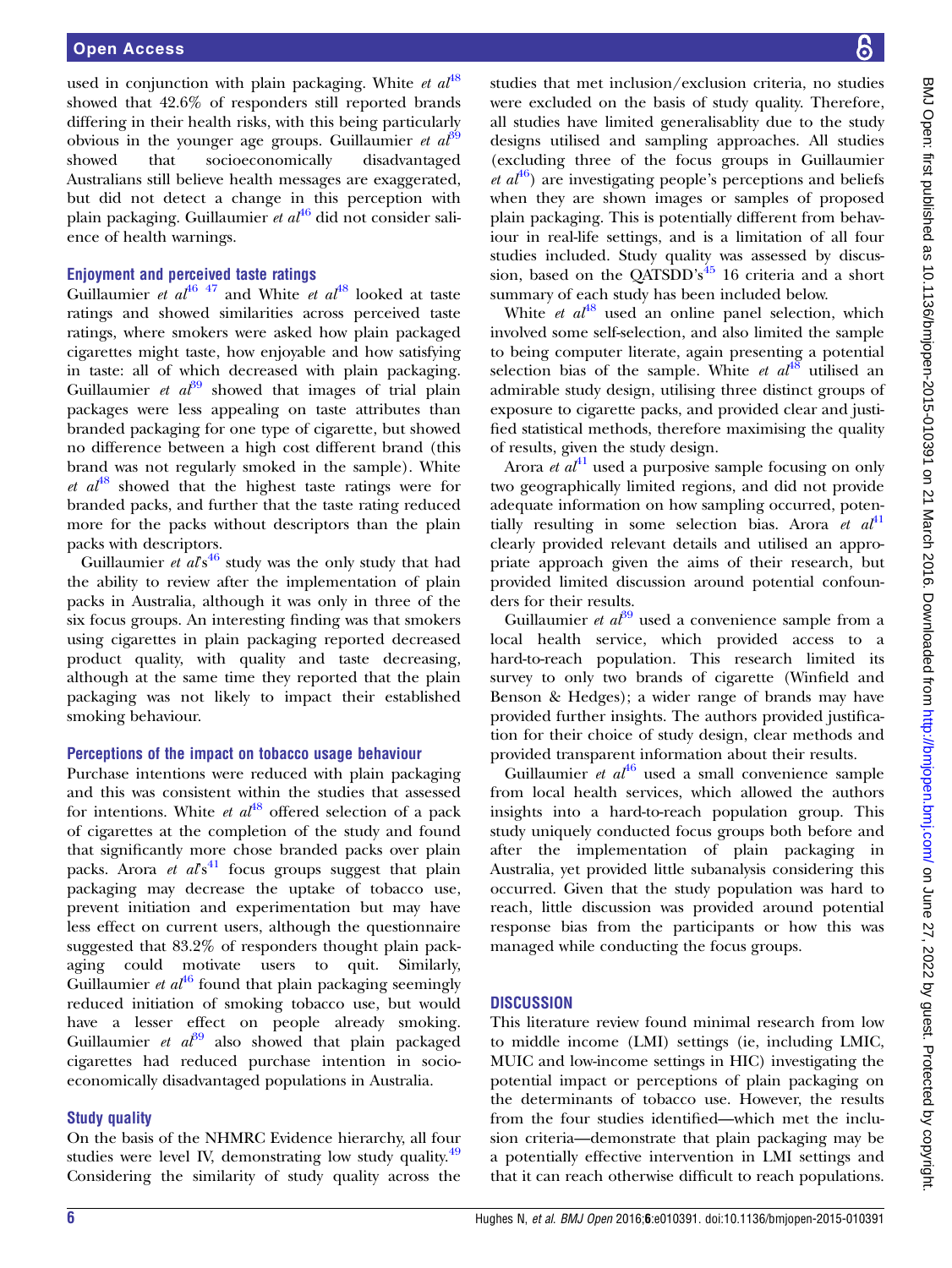<span id="page-6-0"></span>

| Table 3<br>Summary findings |                                                                                                                                                                                                                                                                                                                                                |  |  |  |  |
|-----------------------------|------------------------------------------------------------------------------------------------------------------------------------------------------------------------------------------------------------------------------------------------------------------------------------------------------------------------------------------------|--|--|--|--|
| <b>Study</b>                | <b>Summary of findings</b>                                                                                                                                                                                                                                                                                                                     |  |  |  |  |
| White et al <sup>48</sup>   | Branded packs are significantly (p<0.001) more appealing than plain packs, and plain packs with<br>descriptors (mean scores: branded pack=6, plain=4.3, plain-no descriptor=3.4)                                                                                                                                                               |  |  |  |  |
|                             | Branded packs had a higher taste rating than plain packs (mean scores: branded pack=4.9, plain=3.9,                                                                                                                                                                                                                                            |  |  |  |  |
|                             | plain no-descriptor=2.3)                                                                                                                                                                                                                                                                                                                       |  |  |  |  |
|                             | Branded packs rated higher for smoothness compared to plain packs (mean scores: branded pack 4.1,<br>plain=3.1, plain no-descriptor=1.6)                                                                                                                                                                                                       |  |  |  |  |
|                             | Plain packs with descriptors rated higher than plain packs with no descriptors in regard to appeal (mean                                                                                                                                                                                                                                       |  |  |  |  |
|                             | scores 4.3:3.4), taste (3.9:2.1) and smoothness ratings (3.1:1.6)                                                                                                                                                                                                                                                                              |  |  |  |  |
|                             | Minimal difference in health risk between packs (mean scores: branded pack=1.5, plain=1.1, plain<br>no-descriptor=1.2)                                                                                                                                                                                                                         |  |  |  |  |
| Arora et al <sup>41</sup>   | Focus group discussion                                                                                                                                                                                                                                                                                                                         |  |  |  |  |
|                             | General agreement that coloured packs 'lure' people from all ages and socioeconomic backgrounds,<br>eg, 'First time when I saw it (the cigarette pack), I thought the pack contained some candies, it looked<br>beautiful and attractive' and 'If I am walking with an expensive cigarette packet, it will create certain<br>status around me' |  |  |  |  |
|                             | • Plain packs reduce the appeal of the tobacco products, especially among youth and children<br>Health warnings will be more prominent, eg, 'in your face'                                                                                                                                                                                     |  |  |  |  |
|                             | Survey<br>▶ 83.2% reported that the colours, designs, gloss and large fonts of brand distract from the health<br>warnings                                                                                                                                                                                                                      |  |  |  |  |
|                             | ▶ 81.8% of tobacco users reported that plain packaging reduces appeal, and 83.2% of non-users report<br>that plain packaging would reduce appeal                                                                                                                                                                                               |  |  |  |  |
|                             | ▶ 91.6% participants reported that plain packaging would make pictorial warnings more effective                                                                                                                                                                                                                                                |  |  |  |  |
|                             | ▶ 69% survey participants strongly supported the plain packaging proposal                                                                                                                                                                                                                                                                      |  |  |  |  |
|                             | High SES participants reported that plain packaging reduced the attractiveness of tobacco products                                                                                                                                                                                                                                             |  |  |  |  |
| Guillaumier                 | more than did low SES (tobacco users 83.3%:81% and non-users 92.9%:79.6%)<br>Plain packaging was significantly less appealing on taste attributes than branded packaging in the Winfield                                                                                                                                                       |  |  |  |  |
| et al <sup>39</sup>         | brand ( $p=0.004$ ), but no differences were detected in taste ratings in the B&H condition.                                                                                                                                                                                                                                                   |  |  |  |  |
|                             | Plain packaging was associated with significantly reduced smoker ratings of 'positive pack characteristics'                                                                                                                                                                                                                                    |  |  |  |  |
|                             | $(p<0.001)$ , 'positive smoker characteristics' ( $p=0.003$ ) and 'positive taste characteristics' ( $p=0.033$ ) in the<br>Winfield brand name condition only.                                                                                                                                                                                 |  |  |  |  |
|                             | There was no difference in the negative smoker characteristic ratings across the four pack conditions<br>$(p=0.427)$                                                                                                                                                                                                                           |  |  |  |  |
|                             | In comparison to plain packaging, branded packaging was associated with higher odds of smokers'<br>purchase intentions (OR=2.18, (95% CI 1.34 to 3.54); p=0.002).                                                                                                                                                                              |  |  |  |  |
| Guillaumier                 | Health Warning Labels (HWL) that pictured children elicited emotive response, but desensitisation also                                                                                                                                                                                                                                         |  |  |  |  |
| et al <sup>46</sup>         | occurred with HWL, eg, "hate the baby onethat one disturbs me, but I don't care about the rest of them"                                                                                                                                                                                                                                        |  |  |  |  |
|                             | HWL were noticeable on the plain packs and increased thoughts about quitting.<br>Participants reported active avoidance of HWL                                                                                                                                                                                                                 |  |  |  |  |
|                             | Participants (adults) reported that plain packaging was "aimed at young people", and suggested it would                                                                                                                                                                                                                                        |  |  |  |  |
|                             | be effective for this population and that for first-time smokers plain packs might have more of an impact.<br>Since the implementation of plain packaging, participants reported that the quality and taste of cigarettes<br>had decreased.                                                                                                    |  |  |  |  |
|                             | Health warnings on new plain packaging were noticed initially, but the multiple focus groups reported the                                                                                                                                                                                                                                      |  |  |  |  |
|                             | idea of being desensitised                                                                                                                                                                                                                                                                                                                     |  |  |  |  |

Disadvantaged groups are often difficult to reach with tobacco control interventions, and Guillaumier et  $al<sup>46</sup>$  $al<sup>46</sup>$  $al<sup>46</sup>$ have successfully provided insights into these challenging populations. The studies were largely consistent with the evidence from  $HIC^{12}$  <sup>27</sup>; for example, the four studies included in this review all suggested that plain packaging will reduce pack appeal. Further research on LMI settings would be required to determine if the magnitude of acceptability and beliefs about the effectiveness of plain packaging would be more or less than in HICs.

Evidence as to the effectiveness of plain packaging in HIC appears to be relatively consistent across different research designs, population subgroups (male/female, age and ethnicity) and within both smokers and non-smokers.<sup>[12 22](#page-8-0) [50 51](#page-9-0)</sup> However, in the LMI settings included in these four studies, small differences were observed between subgroups. White et  $at^{48}$  $at^{48}$  $at^{48}$  showed that nonsmokers more strongly favoured branded packs, potentially demonstrating heightened sensitivity to the appeal of brands. Arora et  $a<sup>{41}</sup>$  $a<sup>{41}</sup>$  $a<sup>{41}</sup>$  found differences between the low and higher SES groups whereby those in the higher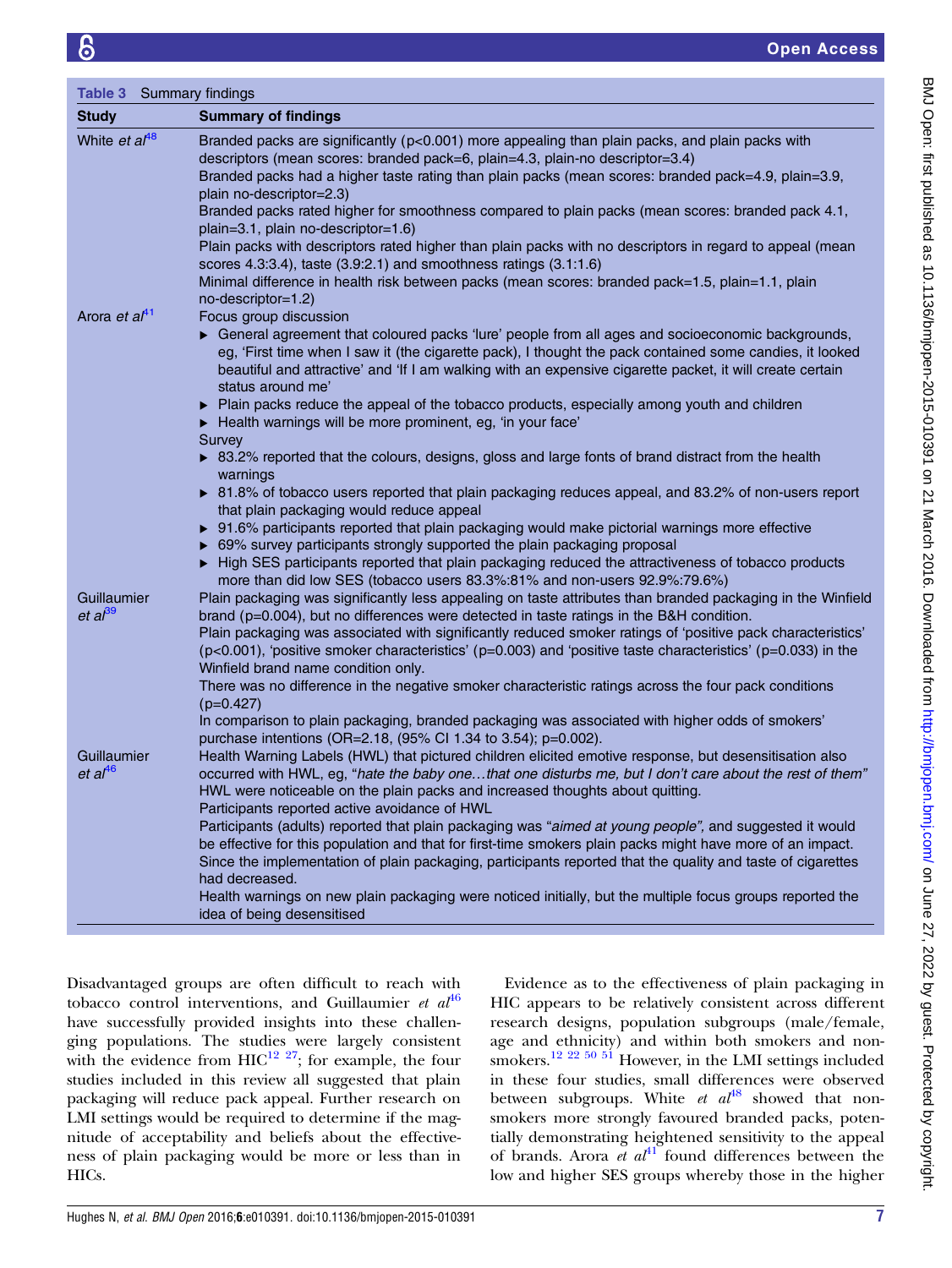SES were more attracted by the branding. Guillaumier *et al*<sup>[39](#page-8-0)</sup> showed that the low SES population had reduced appeal of brands that were little known (in this case, expensive packs that were not smoked by the sample compared to commonly smoked brands). One possible reason might be that hard-to-reach populations are less impacted by plain packaging in regard to brand attractiveness. However, another likely reason would be that the higher cost of the little known brand also decreased their perceived attractiveness. The negative effect on perceived taste and quality in plain packaging is persuasive across both HIC and LMI settings.

An interesting finding from Arora et  $a t^{1}$  was that India had a high proportion (70%) of participants who supported the introduction of plain packaging. This is similar to information coming out of HIC, such as in the UK, where  $62\%$  support plain packaging<sup>[52](#page-9-0)</sup> and up to 80% support it if plain packaging made packs less appealing to children and youth<sup>53</sup>, and Australia, where  $49.9\%$ of smokers support plain packaging.<sup>[54](#page-9-0)</sup> This suggests that in general, there is community support for introducing plain packaging across both HIC and LMI settings alike.

It has been shown that brand identity and appeal are motivating factors in youth initiating tobacco use.<sup>55</sup> <sup>56</sup> Promisingly, this review found that plain packaging reduces the appeal and attractiveness of packs in LMI settings, similar to the effect shown in HIC. White et  $al$ ,  $^{48}$  $^{48}$  $^{48}$ using a younger population as a sample, demonstrated that plain packaging made packs less attractive. This provides incentive for further studies investigating the effect of plain packaging on younger people's initiation into smoking in LMIC and MUIC.

Tobacco control experts recommend incremental changes in tobacco control policy.[57](#page-9-0) In many LMICs and MUIC, research and policy energy has been directed towards other simple and effective tobacco control interventions, such as increasing taxes $58$  or pictorial health warnings such as in Asia<sup>[59](#page-9-0)</sup> and Nigeria.<sup>[60](#page-9-0)</sup> However, for LMIC, it may take many years, and much supporting research of various kinds, such as in Australia, to introduce plain packaging. Given the dearth of papers from LMICs, and the time it takes to generate high-level research, research needs to be started now. Although the argument for plain packaging has been present in countries such as Mexico since  $2010<sup>61</sup>$  $2010<sup>61</sup>$  $2010<sup>61</sup>$  there is a substantial lack of focus on research in non-HIC.

There are, and will be, considerable political challenges in moving forward with tobacco control policies in LMICs. The dossier of evidence in the Australian experience of plain packaging was crucial in shepherding plain packaging through parliament and defending legal challenges. Such evidence is essential in LMICs. For example, the Modi Government of India recently argued that research among HIC does not necessarily translate into effectiveness in an LMIC. $62$  Although these comments received considerable criticism, if LMIC such as India are to emulate HIC and introduce a potentially effective tobacco control intervention, more research must be

conducted in these areas. Given the legal challenges that resource-rich countries such as Australia are facing after implementation of plain packaging, $63$  and given that they will most likely be faced by LMICs, lower resourced countries will need contextual evidence to defend any such legislation. The tobacco industry has consistently acted in a spurious manner, such as its appetite for litigation even in cases where legal success is unlikely,  $64$  and therefore further specific research in LMIC is vital.

## Limitations

In general, plain packaging research is often limited, as it does not aim to measure the direct effectiveness of plain packaging on tobacco use prevalence.<sup>12</sup> Rather, as shown by the studies in this review, research on plain packaging generally measures the impact on a set of proxies or determinants and the assumption, based on other evidence, is that these may contribute in concert with other interventions to lowering tobacco use prevalence.  $^{65\ 66}$ 

A potential limitation of this work is the scarcity of research in LMI settings, which limits the ability to draw conclusions for LMIC's more generally. Clearly, further research on the impact and effectiveness of plain packaging in LMICs is required.

There is significant heterogeneity in settings that include papers from LMI settings within high-income countries, as well as papers completed in MUIC and LMIC. However, there are also similar relevant characteristics across these LMI settings such as price elasticity, vulnerability to marketing and image, difficulty in accessing tobacco control interventions, and generally higher smoking rates compared to high-income settings. $42 \frac{43}{12}$ Additionally, although the significant difference in the setting (and the method, sample selection and measures) somewhat limits generalisability, reviewing data from such diverse settings actually enabled useful comparisons and contrasts to be made. Furthermore, the consistency of results between the four articles, along with reviews of research in high-income countries, suggests that the findings may be consistent across countries and across socioeconomic spectra.

Limitations of the methods used in the four articles included use of computer images compared to actual sample packs, which may change the perception of packs and may elicit different results. All studies reviewed the appeal and attractiveness of packs but used different rating measures.

A further limitation of the review was the inclusion of only English language articles, given that LMIC may publish in other languages. However, the search strategy did not limit itself to language and the only articles excluded on the basis of language were articles published in French and Italian from HIC.

### Conclusion

This review provides some early evidence that tobacco products in plain packaging have less appeal, increase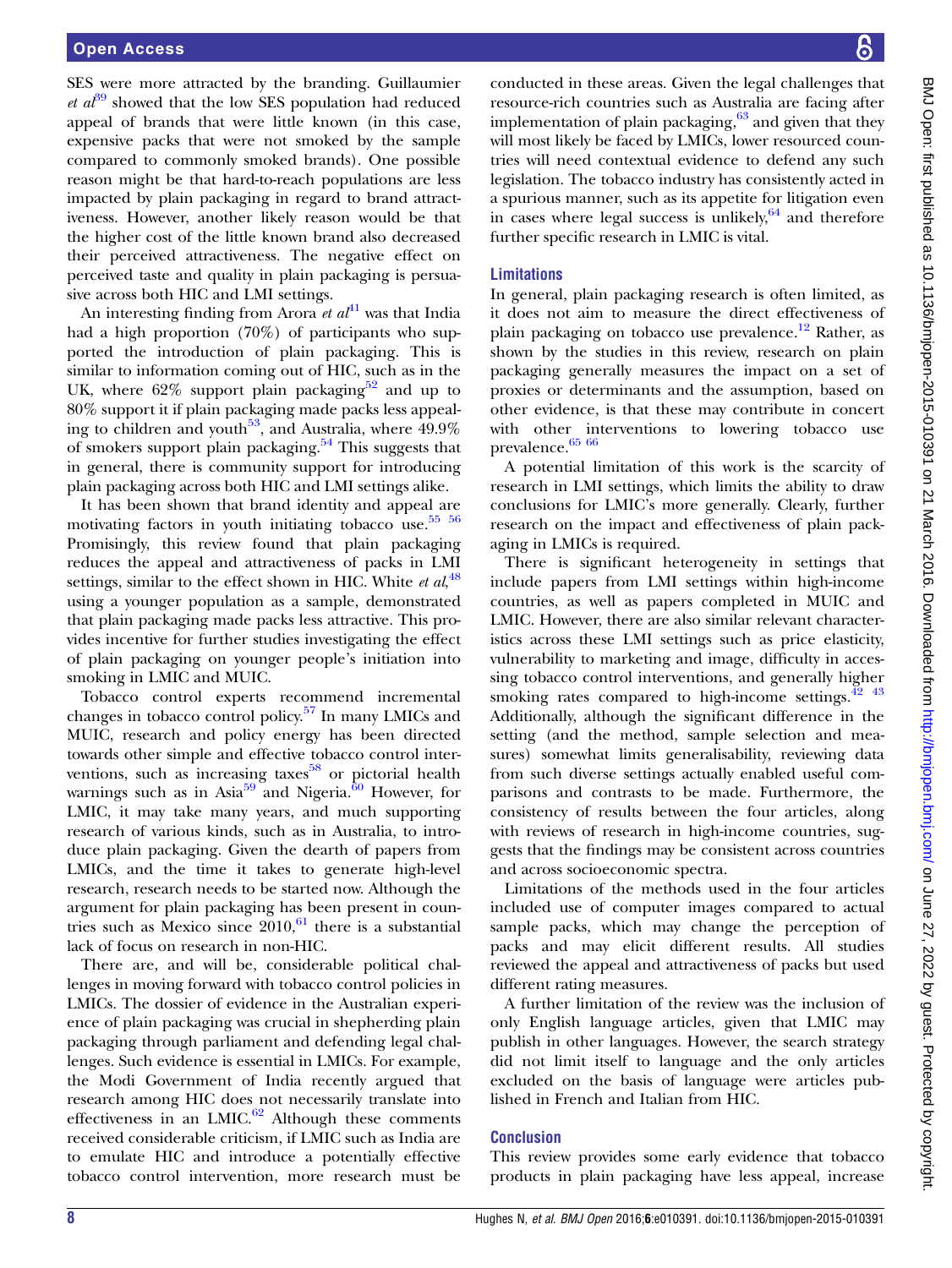Open Access

<span id="page-8-0"></span>the salience of health warnings and may reduce the initiation of smoking in LMICs. However, very little research has been conducted in LMI settings. Given the political and legal challenges that resource-rich countries such as Australia have, and continue to face, during and after implementation of plain packaging, lower resourced countries need to have evidence to support their move forward in tobacco control. Therefore, further research into the potential impact and effectiveness of plain packaging in LMI settings is vital to build the case for plain packaging as an effective tobacco control initiative.

Contributors NH was responsible for article selection, data extraction and analysis, collation and interpretation of results, and drafted the manuscript. MA worked closely with NG on the concept and design of the project, and was involved with revising and editing the manuscript. NG was responsible for article selection, data extraction and analysis with NH and revised and edited the manuscript.

Funding This research received no specific grant from any funding agency in the public, commercial or not-for-profit sectors.

Competing interests None declared.

Provenance and peer review Not commissioned; externally peer reviewed.

Data sharing statement No additional data are available.

**Open Access** This is an Open Access article distributed in accordance with the Creative Commons Attribution Non Commercial (CC BY-NC 4.0) license, which permits others to distribute, remix, adapt, build upon this work noncommercially, and license their derivative works on different terms, provided the original work is properly cited and the use is non-commercial. See: [http://](http://creativecommons.org/licenses/by-nc/4.0/) [creativecommons.org/licenses/by-nc/4.0/](http://creativecommons.org/licenses/by-nc/4.0/)

#### **REFERENCES**

- 1. World Health Organization. WHO report on the global tobacco epidemic, 2008: The MPOWER package. Geneva: WHO, 2008.
- 2. Doll R, Hill AB. Lung Cancer and Other Causes of Death in Relation to Smoking: a Second Report on the Mortality of British Doctors. BMJ 1956;10:1071–81.
- 3. Australian Government Department of Health. National Drug Strategy Household Survey detailed report 2013 [10 Aug 2015]. [http://www.health.gov.au/internet/main/publishing.nsf/content/](http://www.health.gov.au/internet/main/publishing.nsf/content/tobacco-kff) [tobacco-kff](http://www.health.gov.au/internet/main/publishing.nsf/content/tobacco-kff)
- 4. World Health Organization. WHO Report on the Global Tobacco Epidemic, country profile India. 2015.
- 5. Eriksen M, Mackay J, Ross H. The tobacco atlas. 4th edn. Atlanta, GA: American Cancer Society, 2012.
- 6. American Cancer Society World Lung Foundation. The Tobacco Atlas, Smoking's death toll 2015. [http://www.tobaccoatlas.org/topic/](http://www.tobaccoatlas.org/topic/smokings-death-toll/) [smokings-death-toll/](http://www.tobaccoatlas.org/topic/smokings-death-toll/)
- 7. Mathers CD, Loncar D. Projections of global mortality and burden of disease from 2002 to 2030. [PLoS Med](http://dx.doi.org/10.1371/journal.pmed.0030442) 2006;3:2011-30.
- 8. Stewart BW, Kleihues P. World cancer report. IARC Press, 2003.
- 9. World Health Organization. WHO framework convention on tobacco control. Geneva, 2003.
- 10. World Health Organization. Elaboration of guidelines for implementation of Article 11 of the Convention. Third Session of the Conference of the Parties to the WHO Framework Convention on Tobacco Control; Durban, South Africa, 17–22 November 2008. [http://www.who.int/fctc/guidelines/article\\_11.pdf](http://www.who.int/fctc/guidelines/article_11.pdf)
- 11. Beede P, Lawson R. The effect of plain packages on the perception of cigarette health warnings. [Public Health](http://dx.doi.org/10.1016/S0033-3506(05)80425-1) 1992;106:315-22.
- 12. Stead M, Moodie C, Angus K, et al. Is consumer response to plain/ standardised tobacco packaging consistent with framework convention on tobacco control guidelines? A systematic review of quantitative studies. [PLoS ONE](http://dx.doi.org/10.1371/journal.pone.0075919) 2013;8:e75919.
- 13. Carpenter CM, Wayne GF, Connolly GN. Designing cigarettes for women: new findings from the tobacco industry documents. [Addiction](http://dx.doi.org/10.1111/j.1360-0443.2005.01072.x) 2005;100:837–51.
- 14. Wakefield M, Morley C, Horan JK, et al. The cigarette pack as image: new evidence from tobacco industry documents. [Tob Control](http://dx.doi.org/10.1136/tc.11.suppl_1.i73) 2002;11(Suppl 1):I73–80.
- 15. Braun S, Mejia R, Ling PM, et al. Tobacco industry targeting youth in Argentina. [Tob Control](http://dx.doi.org/10.1136/tc.2006.018481) 2008;17:111-17.
- 16. Cunningham R, Kyle K. The case for plain packaging. 1995:80.
- 17. Hoek J, Gendall P, Gifford H, et al. Tobacco branding, plain packaging, pictorial warnings, and symbolic consumption. [Qual](http://dx.doi.org/10.1177/1049732311431070) [Health Res](http://dx.doi.org/10.1177/1049732311431070) 2012;22:630–9.
- 18. Tobacco Plain Packaging Act 2011, Act No. 148 of 2011 (2011). 19. Public Health (Standardised Packaging of Tobacco) Act 2015. Ireland2014.
- 20. Smoke-free Environments (Tobacco Plain Packaging) Amendment Bill, (2013).
- 21. Tobacco Plain Packaging Act 2011, An Act to discourage the use of tobacco products, and for related puposes, Australian Government ComLaw, (2011).
- 22. Moodie C, Stead M, Bauld L, et al. Plain tobacco packaging: a systematic review. Plain tobacco packaging: a systematic review. 2012;7:116.
- 23. Brose LS, Chong CB, Aspinall E, et al. Effects of standardised cigarette packaging on craving, motivation to stop and perceptions of cigarettes and packs. [Psychol Health](http://dx.doi.org/10.1080/08870446.2014.896915) 2014;29:849–60.
- 24. Dunlop SM, Dobbins T, Young JM, et al. Impact of Australia's introduction of tobacco plain packs on adult smokers' pack-related perceptions and responses: results from a continuous tracking survey. **[BMJ Open](http://dx.doi.org/10.1136/bmjopen-2014-005836) 2014;4:e005836.**
- 25. Germain D, Wakefield MA, Durkin SJ. Adolescents' perceptions of cigarette brand image: does plain packaging make a difference? [J Adolesc Health](http://dx.doi.org/10.1016/j.jadohealth.2009.08.009) 2010;46:385-92.
- 26. Wakefield M, Coomber K, Zacher M, et al. Australian adult smokers' responses to plain packaging with larger graphic health warnings 1 year after implementation: results from a national cross-sectional tracking survey. [Tob Control](http://dx.doi.org/10.1136/tobaccocontrol-2014-052050) 2015;24(Suppl 2):ii17-25.
- 27. Wakefield MA, Germain D, Durkin SJ. How does increasingly plainer cigarette packaging influence adult smokers' perceptions about brand image? An experimental study. [Tob Control](http://dx.doi.org/10.1136/tc.2008.026732) 2008;17:416–21.
- 28. Hoek J, Wong C, Gendall P, et al. Effects of dissuasive packaging on young adult smokers. [Tob Control](http://dx.doi.org/10.1136/tc.2010.037861) 2011;20:183-8.
- 29. McCool J, Webb L, Cameron LD, et al. Graphic warning labels on plain cigarette packs: will they make a difference to adolescents? [Soc Sci Med](http://dx.doi.org/10.1016/j.socscimed.2011.12.043) 2012;74:1269-73.
- 30. Al-Hamdani M. The effect of cigarette plain packaging on individuals' health warning recall. [Healthc Policy](http://dx.doi.org/10.12927/hcpol.2013.23210) 2013;8:68-77.
- 31. Koval JJ, Aubut JA, Pederson LL, et al. The potential effectiveness of warning labels on cigarette packages: the perceptions of young adult Canadians. Can J Public Health 2005;96:353–6.
- 32. Shankleman M, Sykes C, Mandeville KL, et al. Standardised (plain) cigarette packaging increases attention to both text-based and graphical health warnings: experimental evidence. [Public Health](http://dx.doi.org/10.1016/j.puhe.2014.10.019) 2015;129:37–42.
- 33. Maynard OM, Leonards U, Attwood AS, et al. Effects of first exposure to plain cigarette packaging on smoking behaviour and attitudes: a randomised controlled study. [BMC Public Health](http://dx.doi.org/10.1186/s12889-015-1586-8) 2015;15:240.
- 34. Scheffels J, Lund I. The impact of cigarette branding and plain packaging on perceptions of product appeal and risk among young adults in Norway: a between-subjects experimental survey. **[BMJ](http://dx.doi.org/10.1136/bmjopen-2013-003732)** [Open](http://dx.doi.org/10.1136/bmjopen-2013-003732) 2013;3:e003732.
- Scheffels J, Saebo G. Perceptions of plain and branded cigarette packaging among Norwegian youth and adults: a focus group study. [Nicotine Tob Res](http://dx.doi.org/10.1093/ntr/nts153) 2013;15:450–6.
- 36. Van Hal G, Van Roosbroeck S, Vriesacker B, et al. Flemish adolescents' perceptions of cigarette plain packaging: a qualitative study with focus group discussions. [BMJ Open](http://dx.doi.org/10.1136/bmjopen-2012-001424) 2012;2:pii: e001424.
- 37. Gallopel-Morvan K, Moodie C, Eker F, et al. Perceptions of plain packaging among young adult roll-your-own smokers in France: a naturalistic approach. [Tob Control](http://dx.doi.org/10.1136/tobaccocontrol-2013-051513) 2015;24:e39–44.
- Gallopel-Morvan K, Moodie C, Hammond D, et al. Consumer perceptions of cigarette pack design in France: a comparison of regular, limited edition and plain packaging. [Tob Control](http://dx.doi.org/10.1136/tobaccocontrol-2011-050079) 2012;21:502–6.
- 39. Mannocci A, Colamesta V, Mipatrini D, et al. [How would plain packaging and pictorial warning impact on smoking reduction, cessation and initiation?]. Epidemiol Prev 2013;37:400–5.
- 40. Mannocci A, Colamesta V, Mipatrini D, et al. From directive to practice: are pictorial warnings and plain packaging effective to reduce the tobacco addiction? [Public Health](http://dx.doi.org/10.1016/j.puhe.2015.08.014) 2015;129:1563-70.
- 41. Arora M, Tewari A, Grills N, et al. Exploring perception of Indians about plain packaging of tobacco products: a mixed method research. [Front Public Health](http://dx.doi.org/10.3389/fpubh.2013.00035) 2013;1:35.